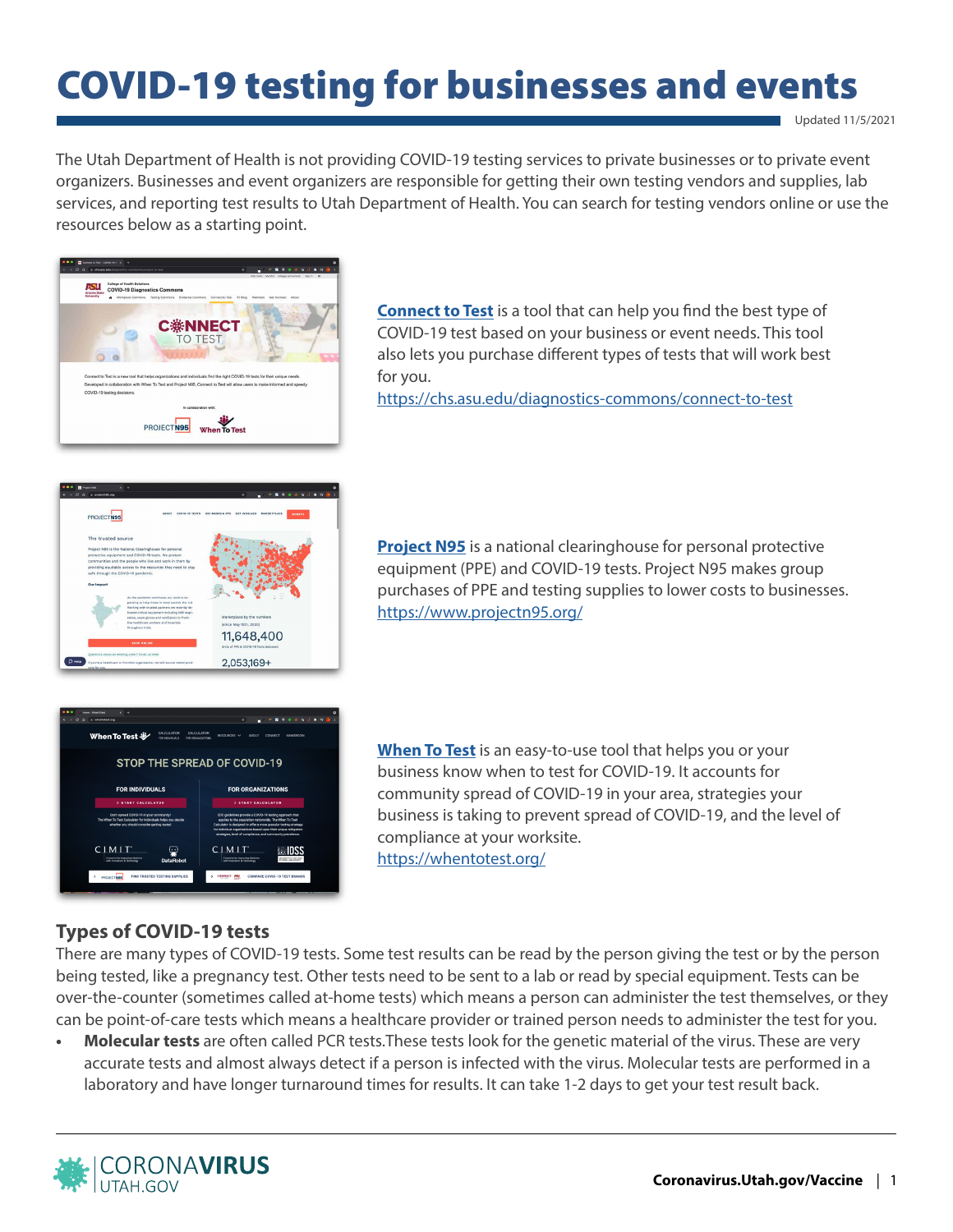- **• Rapid antigen tests** look for proteins found on or within the virus. These tests tell you if you have COVID-19 right now and could spread it to other people. Results are faster than molecular tests and can take about 15 minutes to 1 hour. Antigen tests can detect only high amounts of virus and are less sensitive than PCR tests. They work best when someone has symptoms of COVID-19 and are most accurate during the first 5-7 days of illness when the viral load is highest.
- **• Rapid molecular tests** look for the genetic material of the virus like a PCR test but results are much quicker because the sample doesn't have to be sent to a lab for processing. These test results take 15 minutes to 1 hour to get back.
- **• Serology (blood) or antibody tests** for COVID aren't appropriate for worksites or event venues. Right now, we don't have very good tests that can tell us a person's immunity from COVID-19. Antibody tests don't tell if someone is infectious with COVID-19 and can spread it to other people. Positive antibody tests are NOT a guarantee of immunity from COVID-19.

Tests should be FDA Emergency Use Authorization (EUA) or FDA-approved, laboratory-developed tests for COVID-19. For a list of authorized or approved tests, visit:

- [Antigen tests](https://www.fda.gov/medical-devices/coronavirus-disease-2019-covid-19-emergency-use-authorizations-medical-devices/in-vitro-diagnostics-euas-antigen-diagnostic-tests-sars-cov-2)
- [Molecular tests](https://www.fda.gov/medical-devices/coronavirus-disease-2019-covid-19-emergency-use-authorizations-medical-devices/in-vitro-diagnostics-euas-molecular-diagnostic-tests-sars-cov-2#individual-molecular)

## **Clinical Laboratory Improvement Amendments of 1988 (CLIA) waiver**

COVID-19 tests are federally regulated by the FDA and rules established by the Clinical Laboratory Improvement Act (CLIA). Tests done in labs are covered under the lab's CLIA certificate. It's possible for non-lab organizations, like a worksite or event venue, to do testing, but this requires a CLIA certificate of waiver.

Point-of-care (POC) tests require a CLIA certificate of waiver. However, over-the-counter (OTC) or at-home tests don't require a CLIA certificate or a CLIA certificate of waiver.

For information on how to get a CLIA certificate of waiver, visit <https://www.cms.gov/Regulations-and-Guidance/Legislation/CLIA/downloads/HowObtainCertificateofWaiver.pdf>.

To apply for a CLIA certificate of waiver, visit [https://www.cms.gov/Medicare/CMS-Forms/CMS-Forms/downloads/cms116.pdf.](https://www.cms.gov/Medicare/CMS-Forms/CMS-Forms/downloads/cms116.pdf)

## **Reporting test results**

All COVID-19 test results are required by [state and federal law](https://coronavirus-download.utah.gov/Health-provider/COVID-19-Laboratory-Reporting-Regulations.pdf) to be reported to the Utah Department of Health within 24 hours of test finalization. It doesn't matter what type of test was used or what the result was; all test results must be reported to public health. However, at-home rapid antigen test results do NOT have to be reported to the Utah Department of Health. These kinds of tests don't have to be mailed to a lab for processing or uploaded into an app or other special equipment.

For more information on reporting COVID-19 test results, visit <https://coronavirus-download.utah.gov/Health-provider/COVID-19-Laboratory-Reporting-FAQs.pdf>.

Email [edx@utah.gov](mailto:?subject=) to get set up with the Utah Department of Health online reporting portal to report your COVID-19 results.